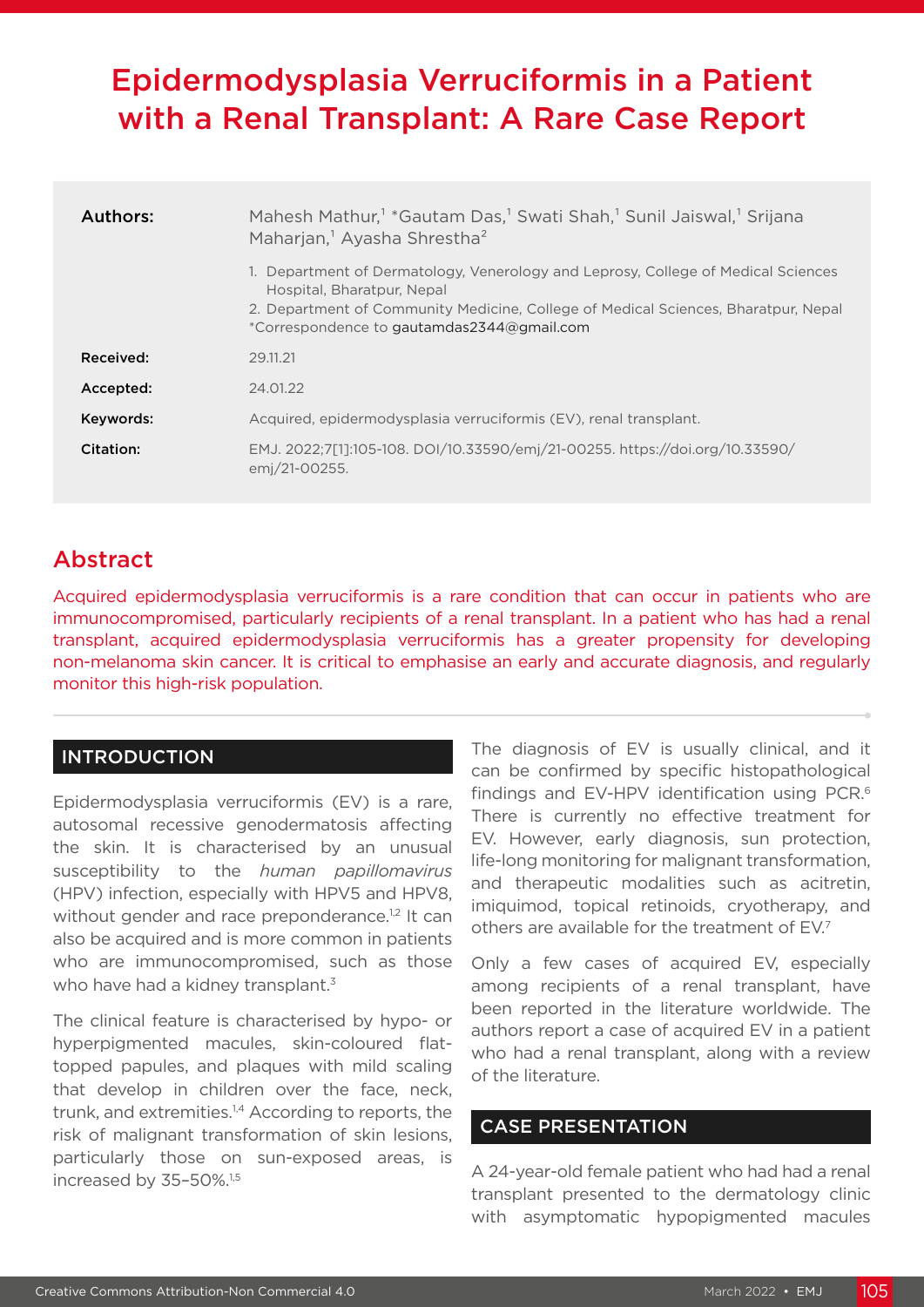with branny scaling and multiple flat-topped shiny papules over the forehead and cheek bilaterally. She was on systemic corticosteroid and mycophenolate mofetil and had consanguineous parents.

The lesions started on the forehead, gradually increasing in number to involve the cheek. There were no similar skin lesions among family members. Photosensitivity, joint pain, skin rashes, oral ulcer, fever, night sweats, and lymphadenopathy were not present.

On examination, there were numerous hypopigmented macules, with mild scaling as well as numerous skin-coloured flat-topped papules and plaques over the forehead and cheeks on both sides. The size ranged from 0.5 to 1.0 cm, the shape was round to oval, and the surface was smooth with normal surrounding areas (Figures 1 and 2). Hair, nail, and mucous membrane were not involved, and systemic examination was normal. The patient's serological examination ruled out HIV infection.



Figure 1: Multiple hypopigmented flat-topped papules and plaques present over the forehead (orange arrows).



Figure 2: Multiple hypopigmented macules with scaling present over the lateral side of the face (orange arrows).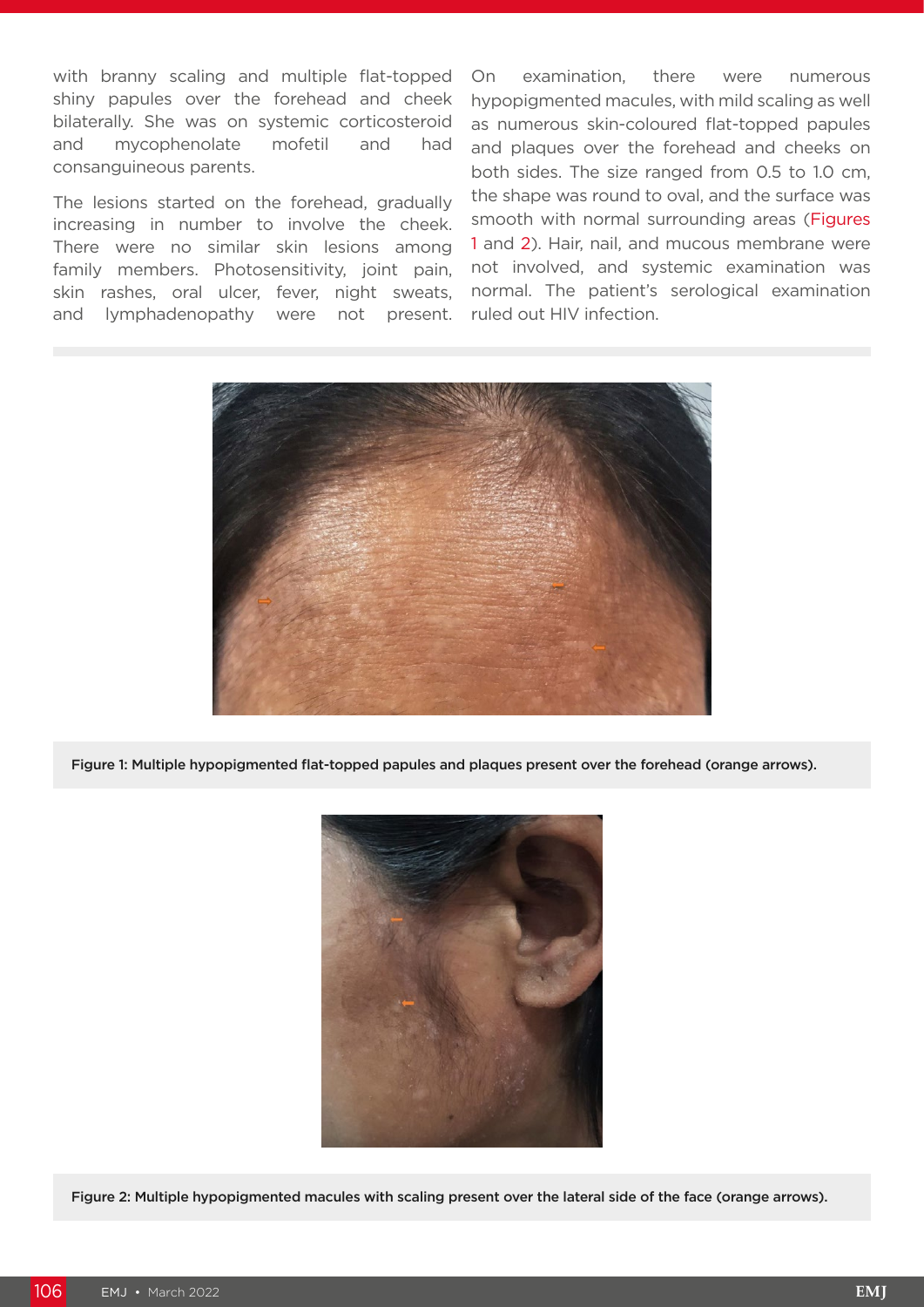A punch skin biopsy was performed on the hypopigmented, slightly scaly macules over the forehead, which showed basket-weave hyperkeratosis; acanthosis; mild papillomatosis; prominent granular layer with vacuolisation of keratinocytes in the upper and lower epidermis; and a focal area showing enlarged or swollen keratinocytes in the upper layer, with pale bluish cytoplasm. The epidermal cells showed no dysplastic changes (Figure 3). Based on the clinical and histopathological features, a diagnosis of EV was made. The patient was given topical tretinoin gel and told to wear sunscreen on a daily basis, with regular follow-up.



Figure 3: A histologic analysis of the forehead with a punch biopsy showed basket-weave hyperkeratosis, hypergranulosis, acanthosis, mild papillomatosis, and a large focal area affected with keratinocytes, with characteristic steel blue–grey cytoplasm, large nuclei, and clumping of keratohyaline granules (blue arrows) in the upper epidermis (haematoxylin-eosin stain; original magnification: ×40).

#### **DISCUSSION**

EV is a rare, autosomal recessive genodermatosis, which affects cell-mediated immunity and has no preference for gender, race, or geographic area.1 There is an increased risk of non-melanoma skin cancer, mainly squamous cell carcinoma  $(SCC).$ <sup>3</sup> The disease can be sporadic, hereditary, or acquired, with the hereditary form being the most common. The acquired form can be seen in recipients of a renal transplant, Hodgkin's disease, systemic lupus erythematosus, and HIV infection.3

On chromosome 17q25, the *EVER1* or *EVER2* genes have been linked to impaired cell-mediated immunity and an unusually high susceptibility to a specific strain of HPV infection.<sup>1</sup> A higher lifetime cumulative sunlight exposure, X-ray irradiation, and immunologic defects in patients with EV are likely to induce mutations of the

tumour suppressor gene protein (p53), leading to the development of skin malignancies in adult patients.8,9 Transformation into non-melanoma skin cancer occurs in 35–50% of patients between the ages of 40 and 50.4 Malignant transformation is caused by infection with specific strains of HPV, particularly HPV5 and HPV8. More than 30 EV-associated HPVs have been identified, including HPV5, HPV8, HPV12, HPV14, HPV15, HPV17, HPV19, HPV25, HPV36, HPV38, HPV47, and HPV50.<sup>3,4,10</sup> Skin malignancies normally develop after a long period of time, and they seldom metastasise or penetrate deeper tissues.<sup>6</sup>

In patients with EV, hypo- or hyperpigmented macules resembling pityriasis versicolor, verruca plana-like lesions, and seborrhoeic keratosis-like plaques are prevalent. These lesions typically start in childhood and affect the face, neck, extremities, and trunk, with mucous membrane involvement being rare.<sup>1,3,9</sup>